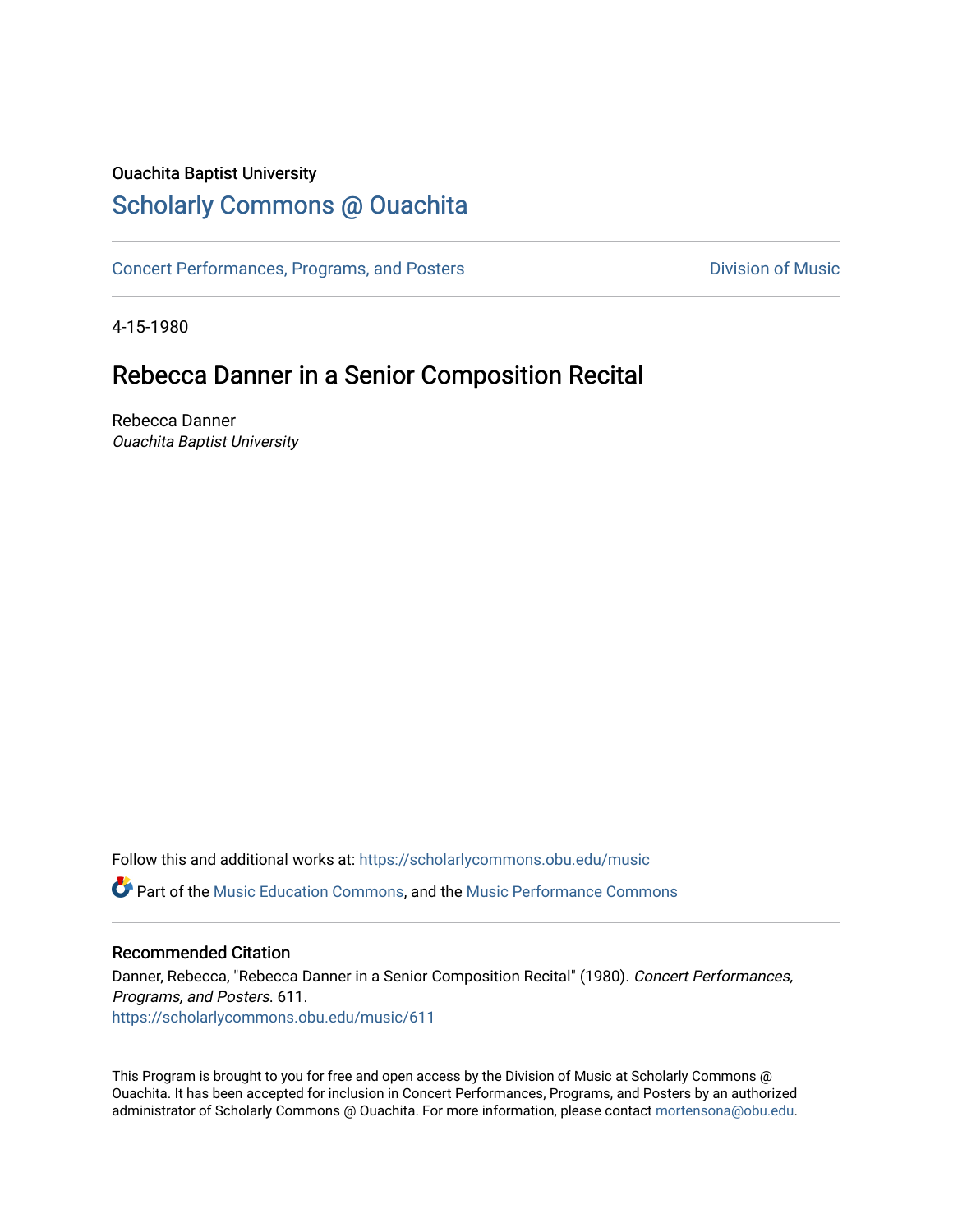# **Ouachita Baptist University School of Music**

presents

# **Rebecca Danner**

student of Dr. W. Francis McBeth

in

# **Senior Composition Recital**

Tuesday. April 15. 1980 7:00 P.M. Mabee Fine Arts Center Recital Hall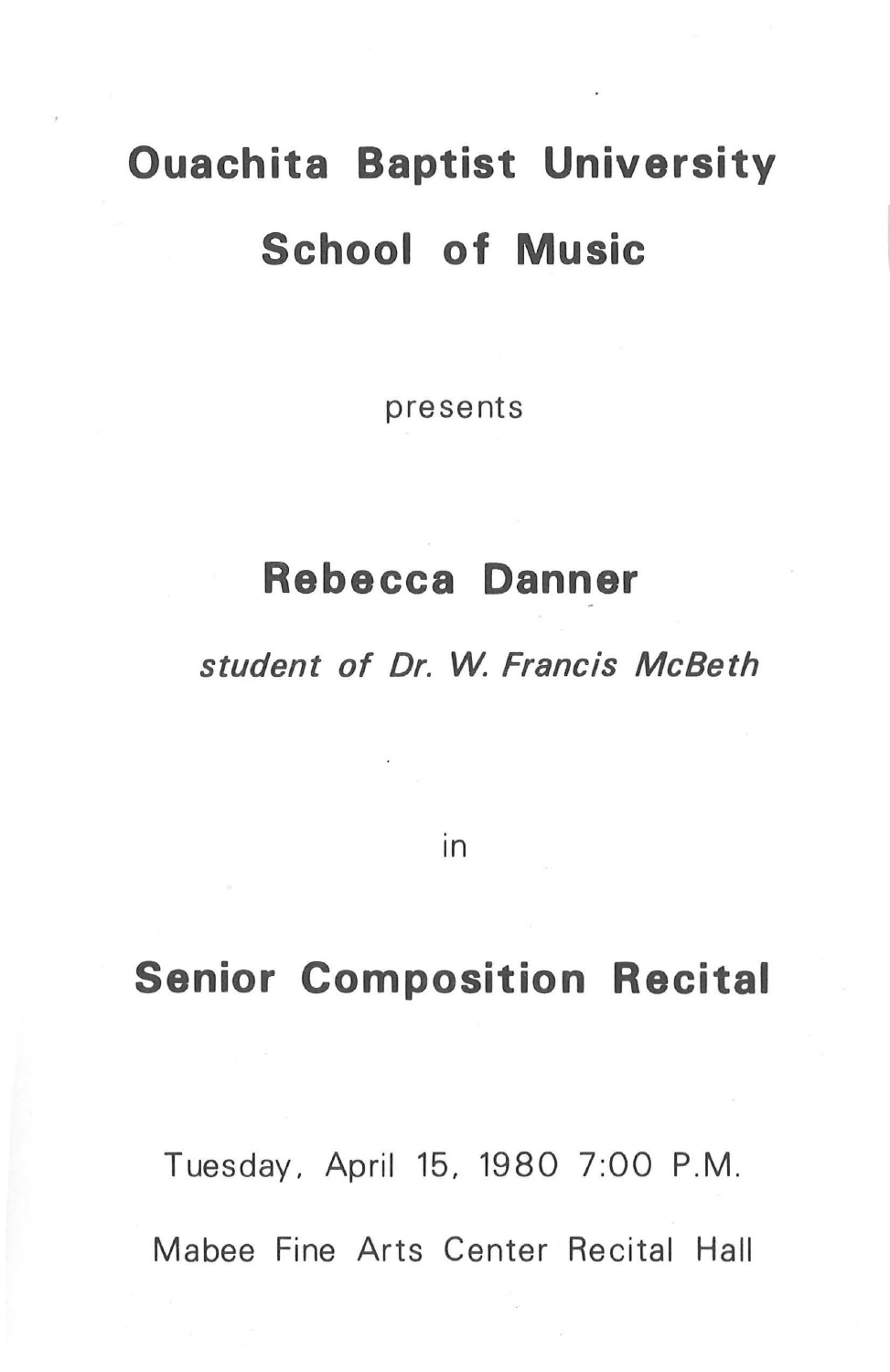## Surely the Lord is in This Place

Ouachita Singers

Memories of Childhood

First Impressions

Ouachita Flute Ensemble

## The Lord's Prayer (For Jon)

Soprano - Julie Hendrix Piano - LaJuana Terrell Flute - Betty Wesson Oboe - Shannon Scott